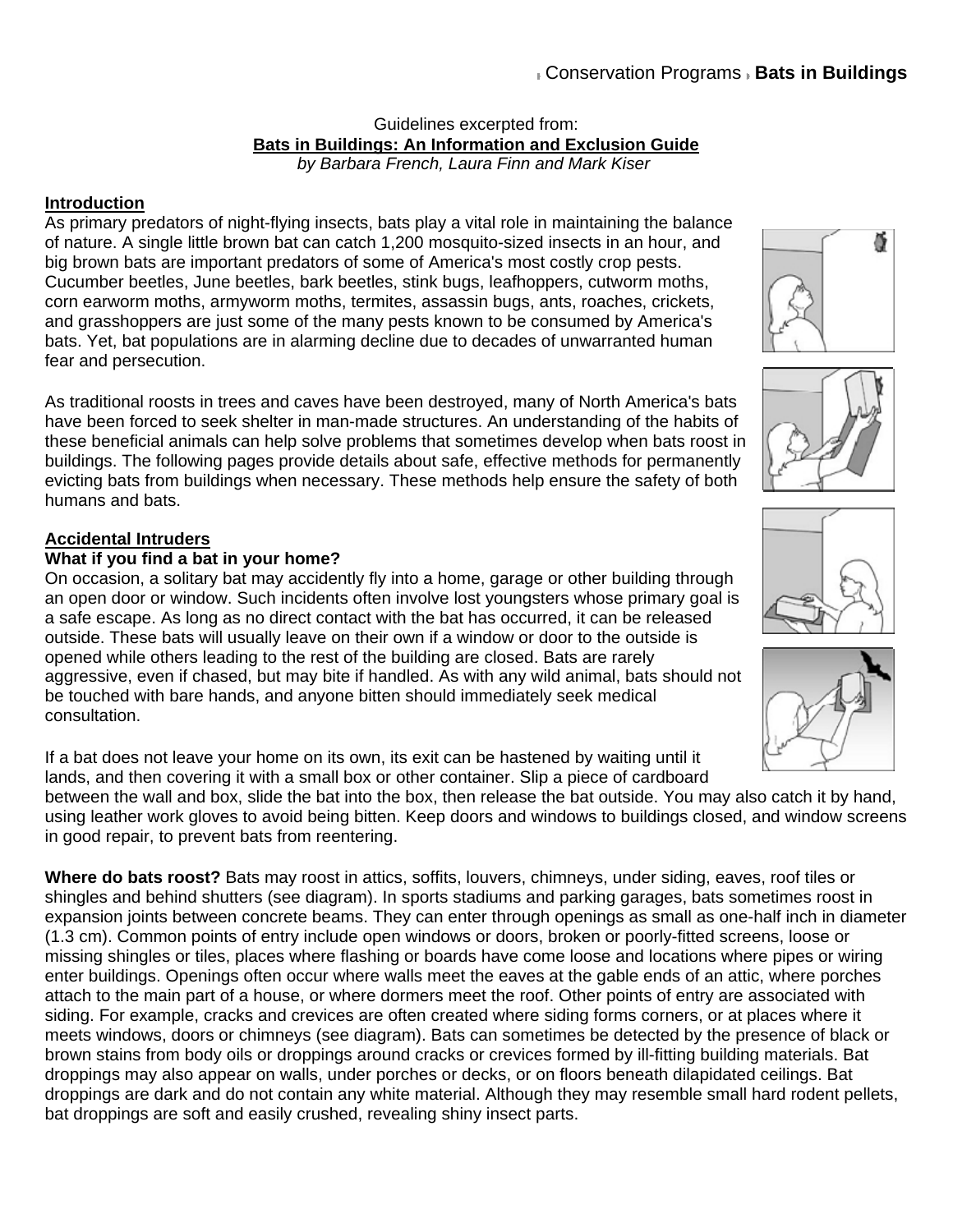

Common entry points on homes and buildings include corners, eaves and louvres.

## **Providing a safe exit for bats**

There is little reason to evict bats from buildings where they are not causing a nuisance. However, bats should be prevented from entering human living quarters. This can be accomplished by inspecting the inside of a building for small openings through which bats could enter. All openings connecting the attic or other roosting areas to inside living quarters should be sealed, although entry points on the outside of the building should be left open, allowing bats to exit. Draft-guards should be placed beneath doors to attics; electrical and plumbing holes should be filled with steel wool, caulking or weatherstripping. Bats have small teeth for eating insects; they do not gnaw through wood or other building materials like rodents. Caulking, flashing, screening or insulation can be used to seal most openings on the inside. Expanding urethane foam products should not be used to seal cracks where bats are active, because they can become caught in it. Caulk should also be applied early in the day so that it has time to dry before bats emerge in the evening.

In some instances, noise or odors from large colonies of bats can become a nuisance. When bats must be evicted from a building, netting or tubes that function as one-way valves must be placed over the openings bats use to enter and exit. These one-way valves allow bats to leave, but not reenter the building. Valves may be constructed from lightweight plastic netting (1/6 inch-0.4 cm-or smaller mesh), or plastic pipes or tubes. These exclusion devices should be left in place for five to seven days to ensure all bats have exited. It is not appropriate simply to wait for bats to fly out at night and then seal openings. Not all of the bats leave at the same time, and some bats may remain inside all night. Take weather conditions into consideration when deciding how long to leave the netting or tubes in place; there may be evenings (such as during storms), when no bats exit.

Bats often roost in buildings seasonally, including during maternity periods, and exclusions should not take place until young bats are able to fly. After the young are old enough to fly, all bats can be excluded. The maternity season begins as early as mid-April in the southernmost U.S., mid-June in the northern U.S. and Canada. Young bats are flying and exclusions can resume by late August. In late fall most house-dwellings bats either migrate to warmer climates or enter caves or abandoned mines to hibernate. However, a few species can hibernate in buildings, and in the mildest climates, they may even remain active year-round. If bats are present in cold regions during the winter, exclusions should be postponed until spring when they emerge to feed.

Exclusion is the ONLY effective solution for permanently removing bats from buildings. Trapping and relocating is ineffective since bats have excellent homing instincts and simply return, even when released at great distances. The use of pesticides against bats is illegal and counterproductive. Poisoning greatly increases the likelihood of bats coming into contact with people and pets.

Naphthalene, the active ingredient in moth balls, and ultrasonic devices are often promoted as bat repellents. However, ultrasonic devices are ineffective against bats, and to be effective, naphthalene must be used in such large quantities that it poses a significant health hazard to humans.